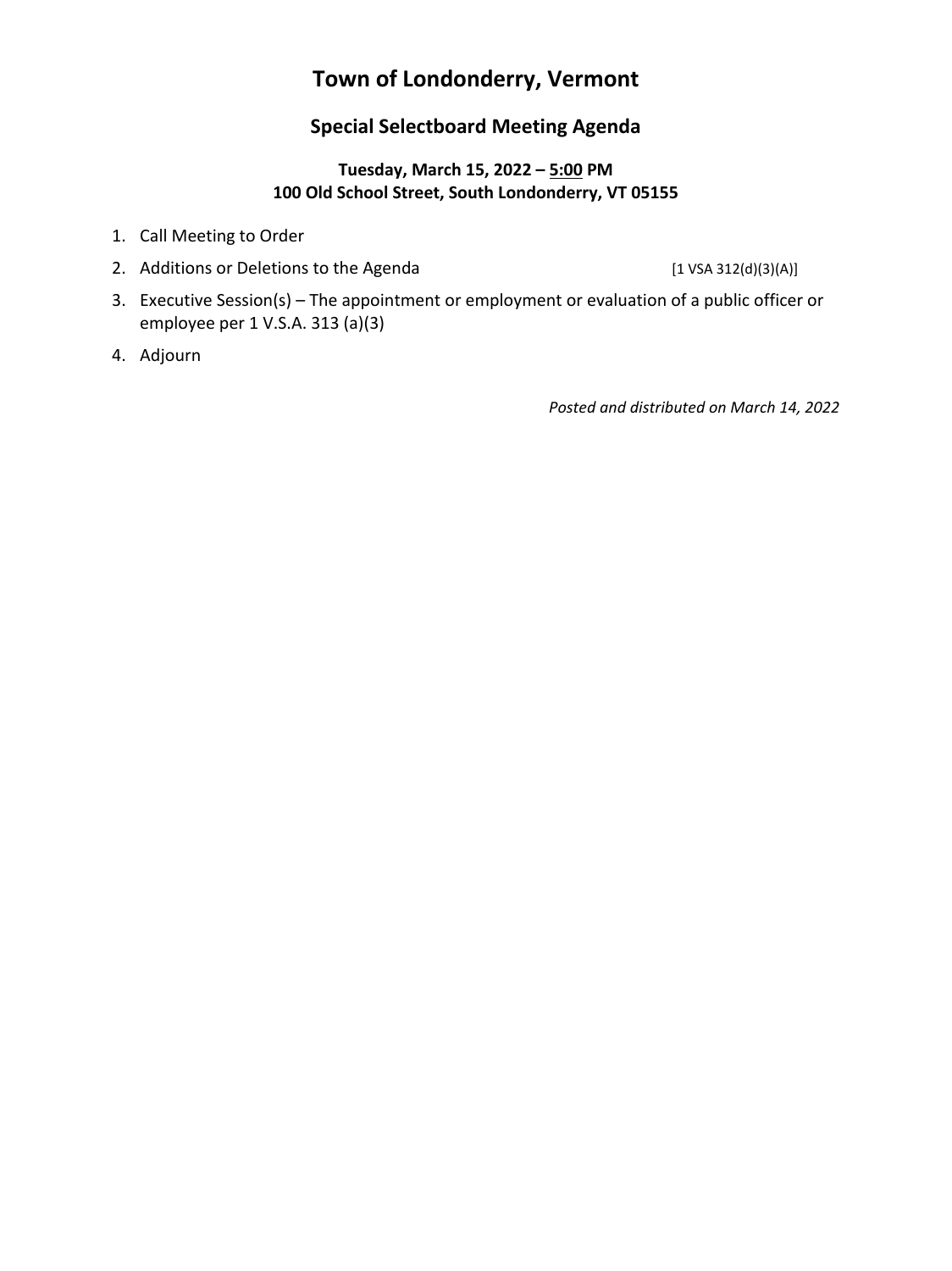# **Town of Londonderry, Vermont Selectboard Meeting Minutes Tuesday, March 15, 2022 Twitchell Building - 100 Old School Street, South Londonderry, VT**

**Board Members Present:** Thomas Cavanagh, Vincent Annunziata, Taylor Prouty, James Fleming and Melissa Brown.

**Board Members Absent:** None.

**Others in Attendance:** Town Officials – Town Administrator Shane O'Keefe, Road Foreman Josh Dryden. Others - Resident Donald Lyon.

## **1. Call meeting to order**

Thomas Cavanagh called the meeting to order at 5 :02 PM.

#### **2. Additions or deletions to the agenda**

 $[1 \text{ VSA } 312 \text{ (d)} \text{ (3)} \text{ (A)}]$ 

None.

**3. Executive Session(s) - The appointment or employment or evaluation of a public officer or employee per 1 V.S.A. 313 (a)(3)** 

*Taylor Prouty moved to enter executive session to consider the potential hiring of a new Town employee, pursuant to Title 1 V.S.A. Section 313(a)(3), and invite Shane O'Keefe, Josh Dryden and Donald Lyon to attend the executive session, seconded by melissa Brown. The motion passed unanimously.* 

The Board entered executive session at 5:03 PM. Lyon left the meeting at 5:29 PM and was invited back in at 5:39 PM. The Board came out of executive session at 5:42 PM.

*Taylor Prouty moved to hire Donald Lyon to a full-time Road Crew position at a rate of \$24.50 per hour, plus benefits, effective April 2, 2022 as a starting date, subject to completion of a probationary period of 6 months, seconded by Vincent Annunziata. The motion passed unanimously.* 

The Board congratulated Lyon on his appointment and discussed available training opportunities. Lyon left the meeting at 5:55 PM.

*Jim Fleming moved to enter executive session to consider the evaluation of a Town employee, pursuant to Title 1 V.S.A. Section 313(a)(3), and invite Shane O'Keefe and Josh Dryden to attend the executive session, seconded by Taylor Prouty. The motion passed unanimously.* 

The Board entered the executive session at 5:56 PM. Annunziata left the meeting at 6:06 PM, and the Board came out of executive session at 6:40 PM.